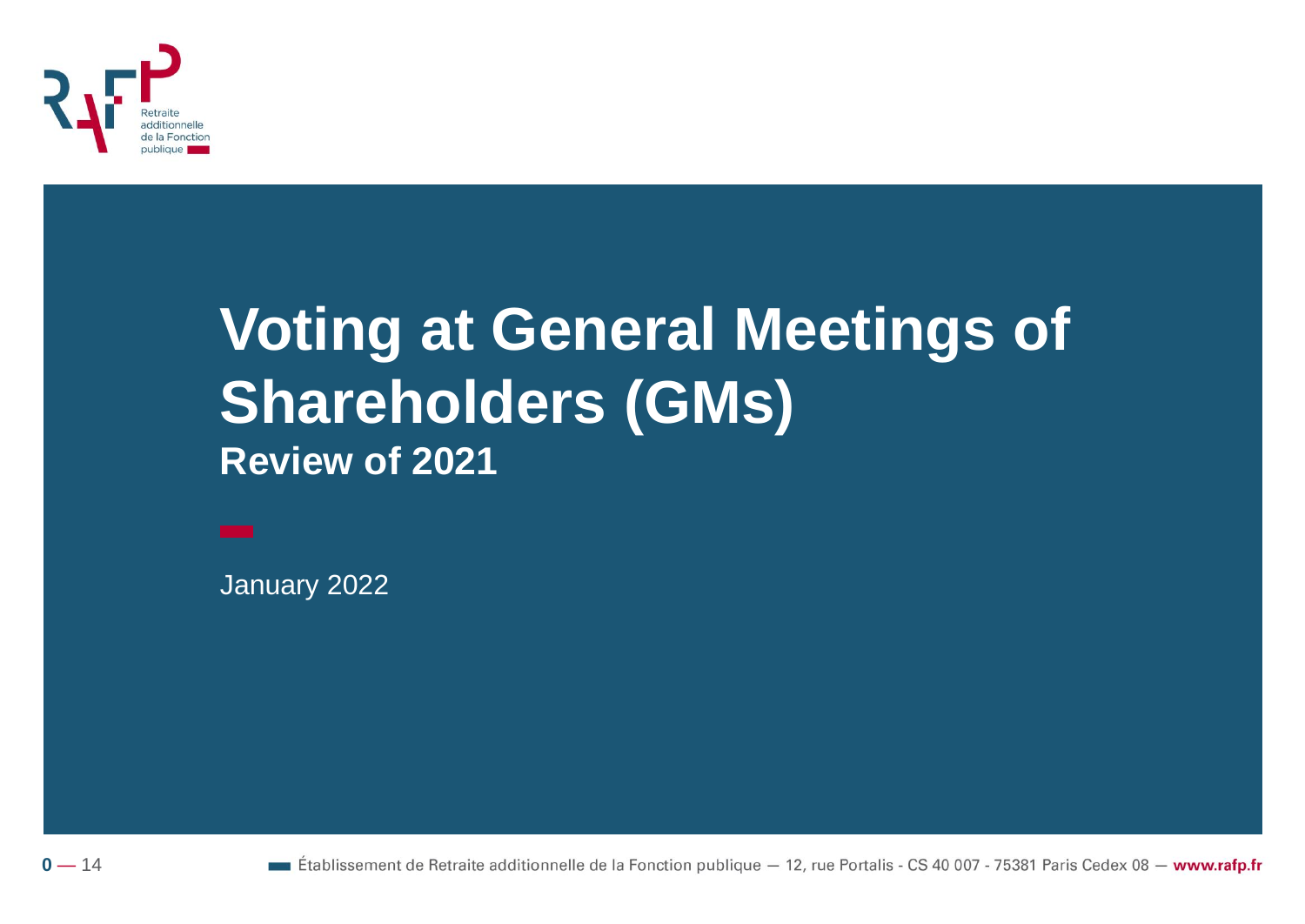

 $1 - 14$ 

**INTRODUCTION** Approach

#### **1. A DETAILED REVIEW OF FRENCH GENERAL MEETINGS**

- A. Overall results and indicators
- B. ERAFP votes by type of resolution

#### **2. A DETAILED REVIEW OF INTERNATIONAL GENERAL MEETINGS**

- A. Overall results and indicators
- B. ERAFP votes by type of resolution

**CON-TENTS**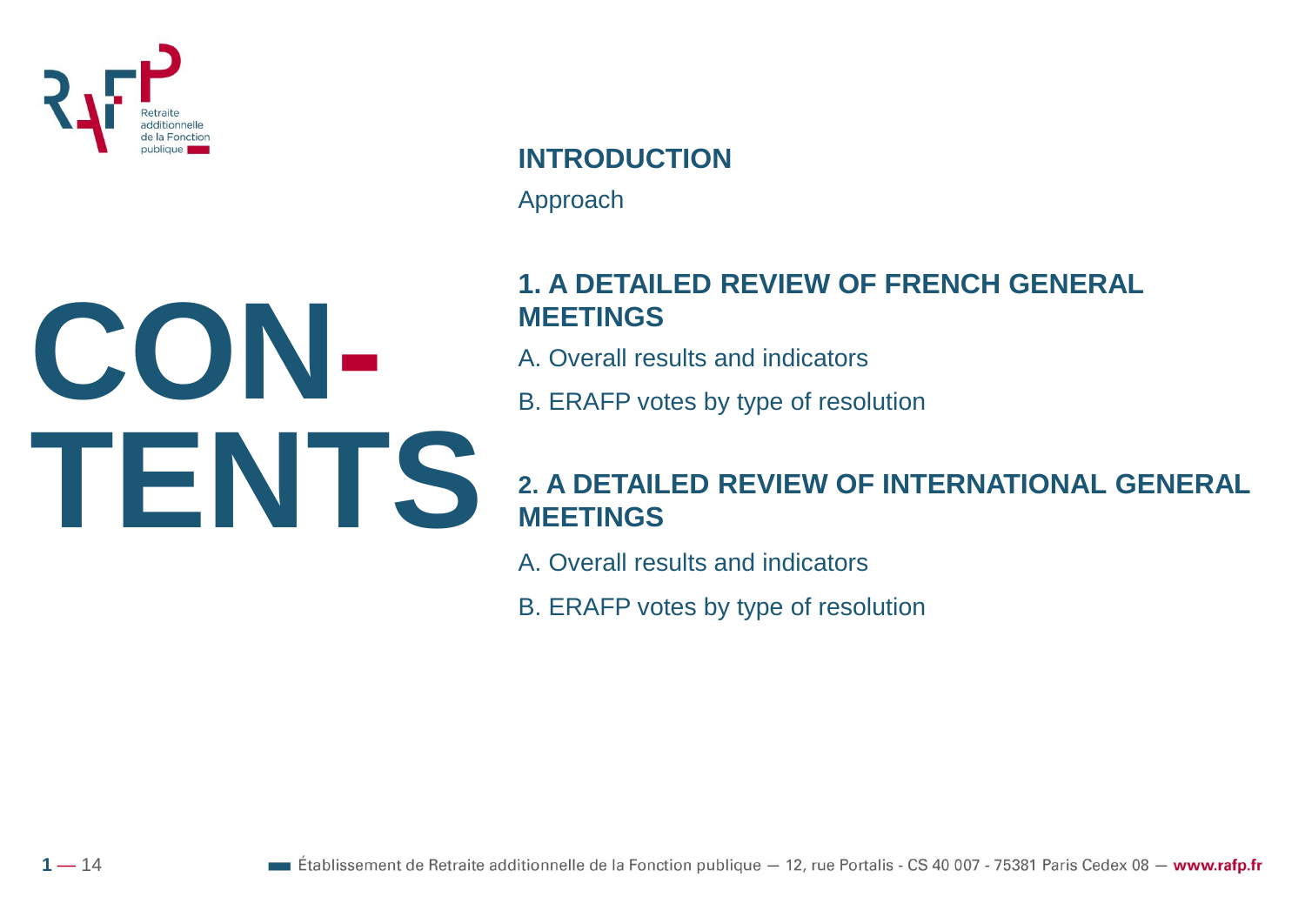

#### **Each delegated management company exercises the voting rights attached to the shares held on behalf of ERAFP:**

- ❑ for the entire portfolio under management
- ❑ applying ERAFP's specific voting policy

#### **ERAFP monitored in depth and coordinated the voting of management companies on a sample of:**

- ❑ 39 French companies
- ❑ 20 foreign companies

#### **This sample represents around 50% of ERAFP's equities portfolio in terms of market capitalisation**

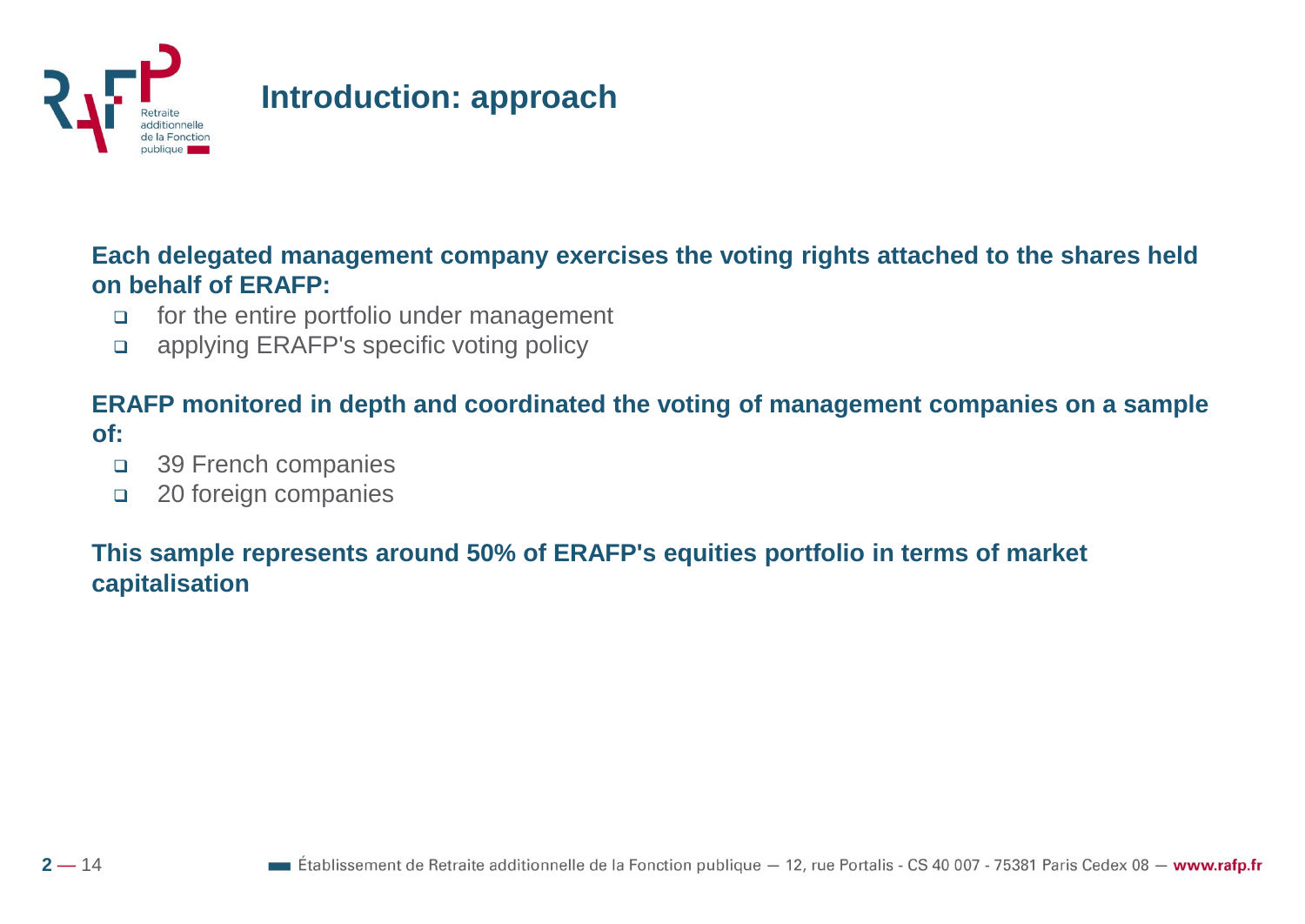

**01**

## A DETAILED REVIEW OF FRENCH GENERAL MEETINGS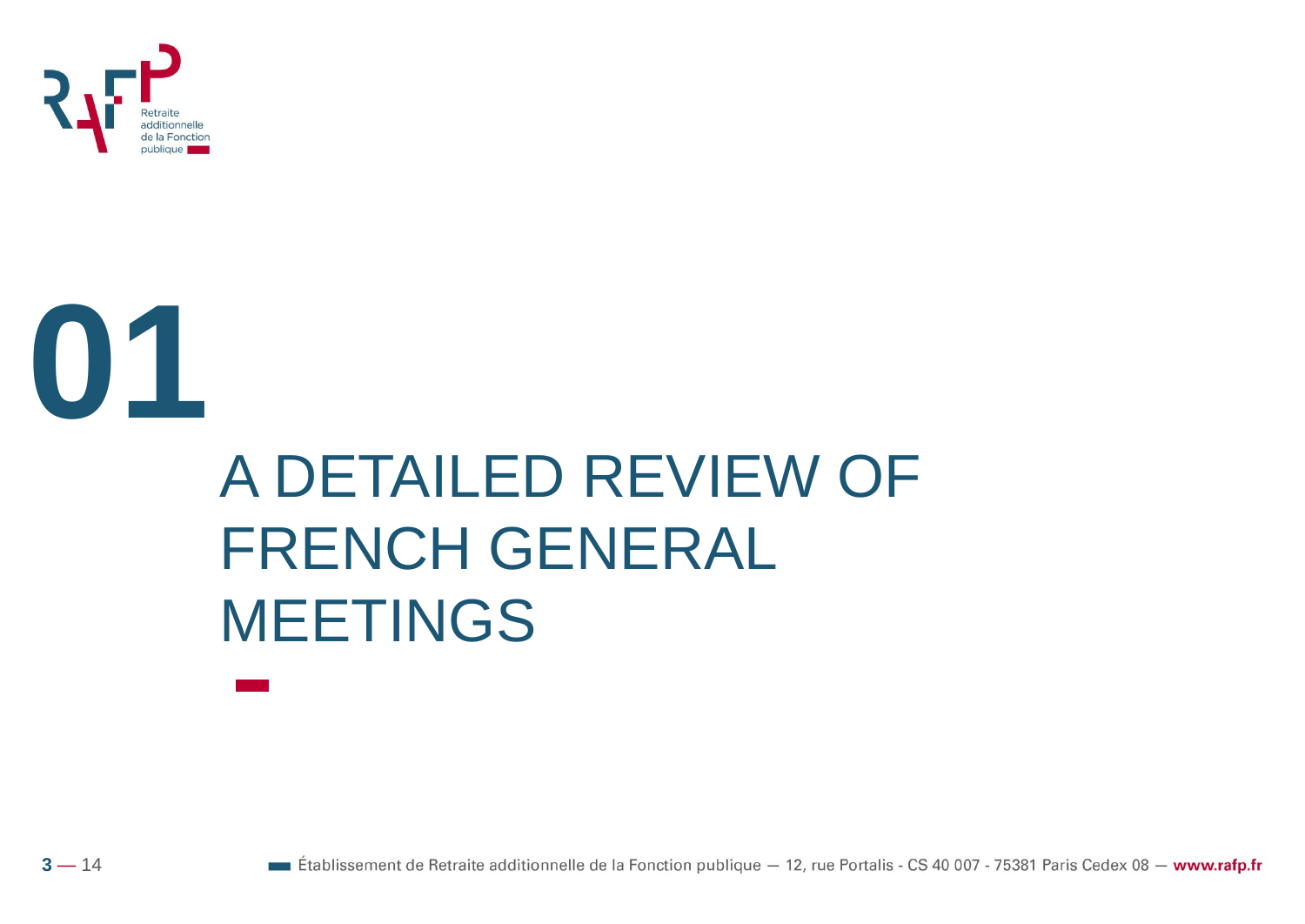

#### **A1. Voting results at General Meetings - France**

|                                             | <b>ICLIUI</b><br>publique                                                                                 | 2021  | 2020           | 2019           | 2018         | 2017           | 2016           | 2015        |
|---------------------------------------------|-----------------------------------------------------------------------------------------------------------|-------|----------------|----------------|--------------|----------------|----------------|-------------|
|                                             | Resolutions monitored in depth by ERAFP                                                                   | 959   | 1009           | 890            | 886          | 889            | 810            | 772         |
|                                             | Average adoption rate per GM of resolutions proposed by<br>management                                     | 94.6% | 95.3%          | 94.2%          | 93.7%        | 93.70%         | 94.5%          | 94.4%       |
| Overall results                             | Resolutions (excluding shareholder/external resolutions)<br>rejected by the GM                            | 0.7%  | 0.3%           | 1.0%           | 0.6%         | 1.7%           | 1.8%           | 3.6%        |
|                                             | Resolutions (excluding shareholder/external resolutions)<br>adopted by less than 90% of the votes         | 15.5% | 15.4%          | 19.7%          | 19.2%        | 18.7%          | 16.6%          | 16.9%       |
|                                             | Resolutions (excluding shareholder/external resolutions)<br>adopted by less than 70% of the votes         | 2.5%  | 2.0%           | 3.0%           | 2.7%         | 2.1%           | 1.8%           | 5.5%        |
|                                             |                                                                                                           |       |                |                |              |                |                |             |
|                                             | ERAFP votes in favour of a resolution (excluding shareholder<br>resolutions)                              | 66.3% | 68.2%          | 61.9%          | 56.9%        | 56.7%          | 60.5%          | 67.7%       |
|                                             | ERAFP votes in favour of a dividend distribution                                                          | 74.4% | 92.3%          | 87.2%          | 87.2%        | 48.6%          | 51.4%          | 60.5%       |
|                                             | Average adoption rate per GM of resolutions concerning a<br>dividend distribution                         | 96.4% | 99.2%          | 99.3%          | 99.2%        | 99.1%          | 99.1%          | 95.9%       |
| ERAFP votes                                 | ERAFP votes in favour of resolutions concerning executives'<br>remuneration                               | 25.1% | 13.4%          | 7.7%           | 9.6%         | 8.5%           | 16.9%          | 16.5%       |
|                                             | Average adoption rate per GM of resolutions concerning<br>executives' remuneration                        | 91.0% | 91.7%          | 87%            | 87.2%        | 86.9%          | 90.8%          | 87.8%       |
|                                             | ERAFP votes in favour of appointments and/or reappointments of<br>directors                               | 74.2% | 77.9%          | 80.6%          | 67%          | 63.5%          | 67.6%          | 66.9%       |
|                                             | Average adoption rate per GM of resolutions concerning<br>appointments and/or reappointments of directors | 94.0% | 94.0%          | 93.9%          | 93.7%        | 92.5%          | 93.8%          | 94.8%       |
|                                             |                                                                                                           |       |                |                |              |                |                |             |
|                                             | Shareholder/external resolutions submitted                                                                | 10    | 11             | 8              | 6            | 3              | 10             | 9           |
| shareholders<br>Resolutions<br>submitted by | Shareholder/external resolutions adopted by the GM                                                        | 1     | $\overline{1}$ | $\overline{0}$ | $\mathbf{1}$ | $\overline{0}$ | $\overline{0}$ | $\mathbf 0$ |
|                                             | Shareholder/external resolutions supported by ERAFP                                                       | 90%   | 45%            | 88%            | 67%          | 67%            | 70%            | 56%         |

Etablissement de Retraite additionnelle de la Fonction publique - 12, rue Portalis - CS 40 007 - 75381 Paris Cedex 08 - www.rafp.fr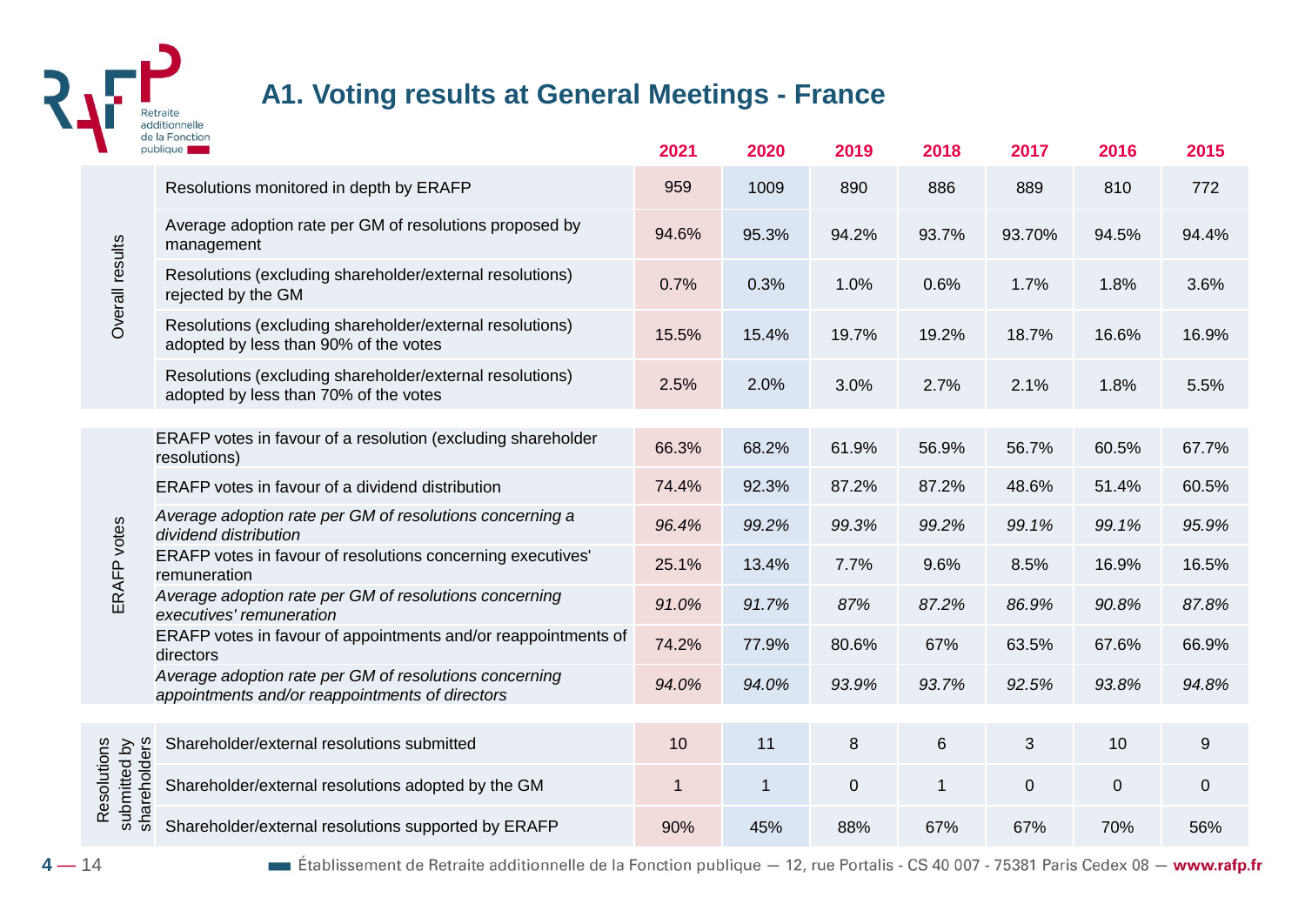

#### **A2. Governance indicators in France**

The percentages of women board members and independence of boards are stable and executives' remuneration dipped slightly.

|                                    |                                                      | 2021                  | 2020 | 2019                                              | 2018 | 2017 | 2016 | 2015 |
|------------------------------------|------------------------------------------------------|-----------------------|------|---------------------------------------------------|------|------|------|------|
|                                    | Women board members                                  | 46%                   | 47%  | 45%                                               | 45%  | 44%  | 41%  | 36%  |
| sample<br>Indicators<br>ERAFP samr | Independence of boards*                              | 56%                   | 59%  | 58%                                               | 56%  | 52%  | 51%  | 47%  |
|                                    | Average remuneration of chief executive $(\epsilon)$ | 4,015,085** 5,008,436 |      | 5,458,997 4,618,390 4,842,008 4,328,418 3,689,856 |      |      |      |      |
|                                    |                                                      |                       |      |                                                   |      |      |      |      |

*Reduction mainly linked to concessions made in the context of the global health crisis (Covid-19)* 

\*ERAFP excludes salaried directors when calculating board independence \*\*Significant sample effect: the scope of the companies changes each year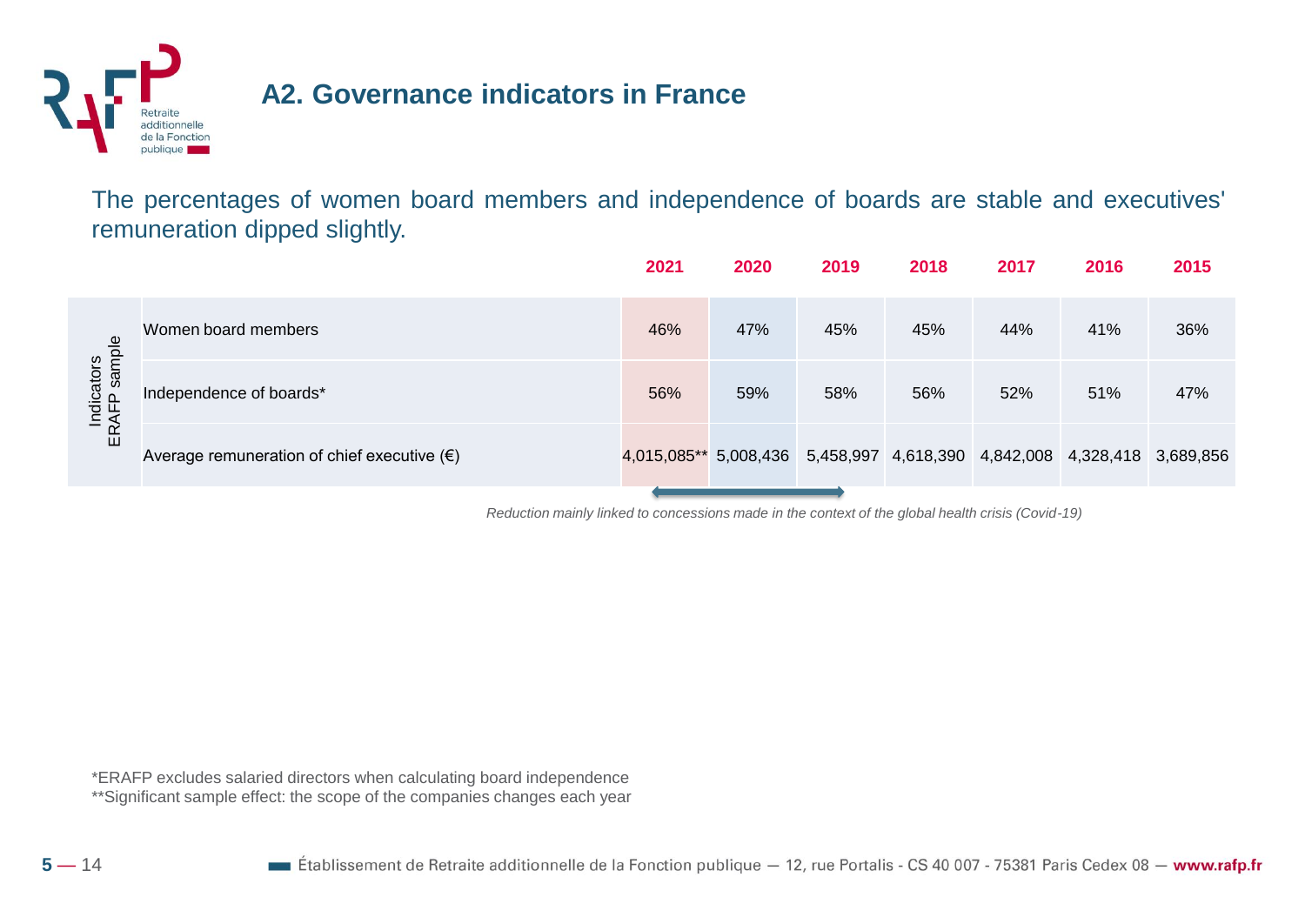

#### **B1. ERAFP votes on dividend distributions - France**

| <b>Summary</b>                                          | 2021                            | 2020  | 2019  | 2018  | 2017  | 2016  | 2015  |
|---------------------------------------------------------|---------------------------------|-------|-------|-------|-------|-------|-------|
| <b>ERAFP</b> votes in favour of a dividend distribution | 74.4%                           | 92.3% | 87.2% | 87.2% | 48.6% | 51.4% | 60.5% |
|                                                         | Review of ERAFP's voting policy |       |       |       |       |       |       |

ERAFP **opposed 25.6%** of the resolutions on the approval of dividends, mainly for the following reasons:

- 1) High dividend payout rate compared with peers/Weak or negative financial results
- 2) Problematic employment situation
- 3) Lack of transparency, and controversies
- 4) Receipt of State aid to deal with the Covid crisis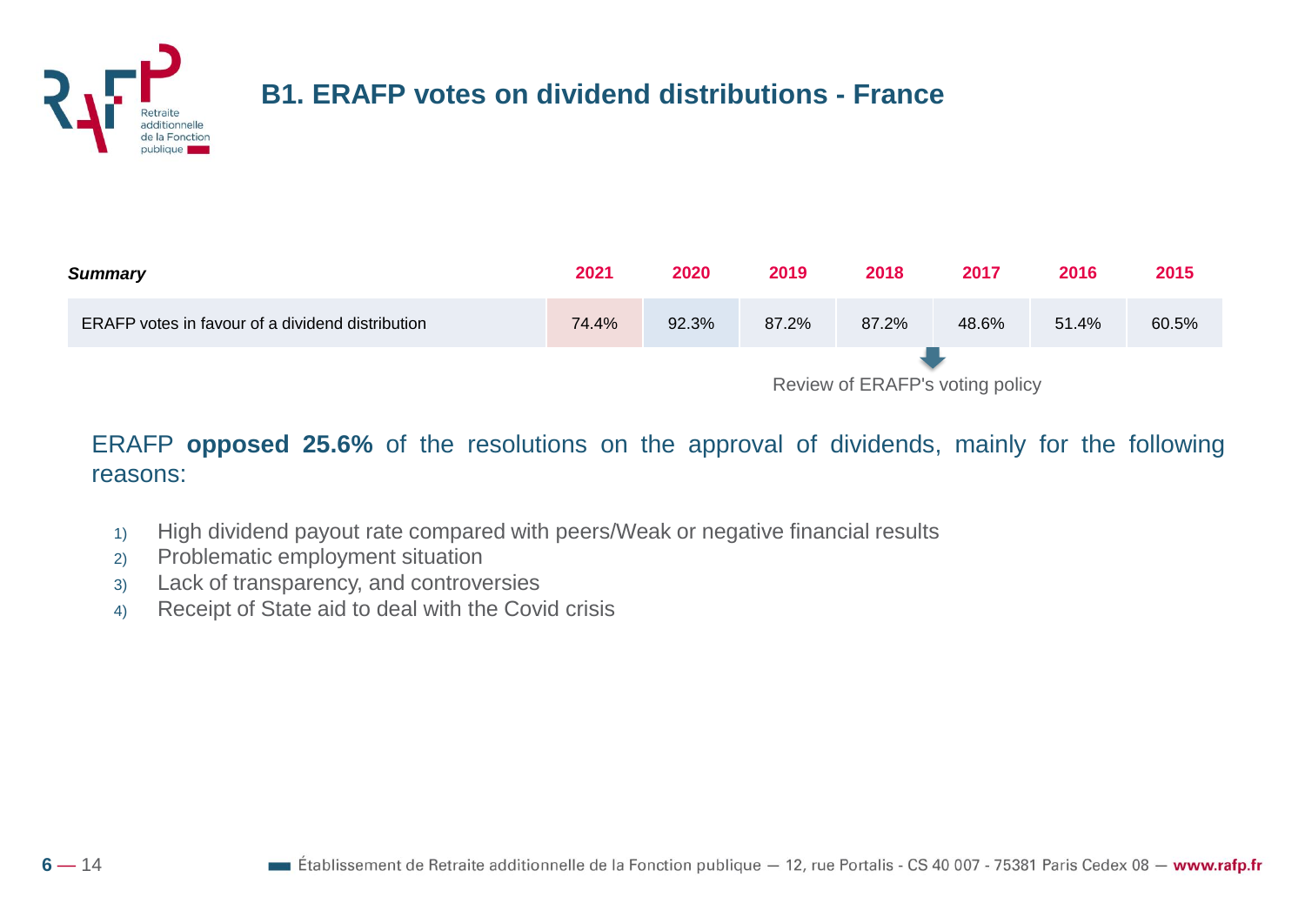

#### **B2. ERAFP votes on executives' remuneration - France (1)**

| <b>Summary</b>                                                              | 2021  | 2020  | 2019    | 2018 | 2017 | 2016  | 2015  |
|-----------------------------------------------------------------------------|-------|-------|---------|------|------|-------|-------|
| ERAFP votes in favour of resolutions concerning executives'<br>remuneration | 25.1% | 13.4% | $7.7\%$ | 9.6% | 8.5% | 16.9% | 16.5% |

#### ERAFP **opposed 74.9%** of resolutions on the approval of executives' remuneration in 2020

- **1) Excessive remuneration** (>100x minimum wage; >50x company's average wage)
- 2) Absence of **ESG criteria** in the variable portion
- **3) Structure** of variable remuneration (>300% of fixed remuneration; short-term variable portion > long-term portion)
- 4) Lack of transparency concerning **performance** (criteria, targets, minimum and maximum thresholds)
- 5) Excessively large portion of qualitative performance criteria (>25%)
- 6) Inadequate **supplementary pension** schemes (defined benefit)
- 7) No allocation of bonus shares to employees.

#### *Breakdown of votes in favour concerning remuneration*

Of the 39 companies monitored, ERAFP voted **in favour of 49** "say on pay" resolutions out of **195** (including both expost and ex-ante)\* that complied with ERAFP's quantitative and qualitative criteria

\* Takes into account resolutions concerning the approval of information relating to the remuneration of corporate officers

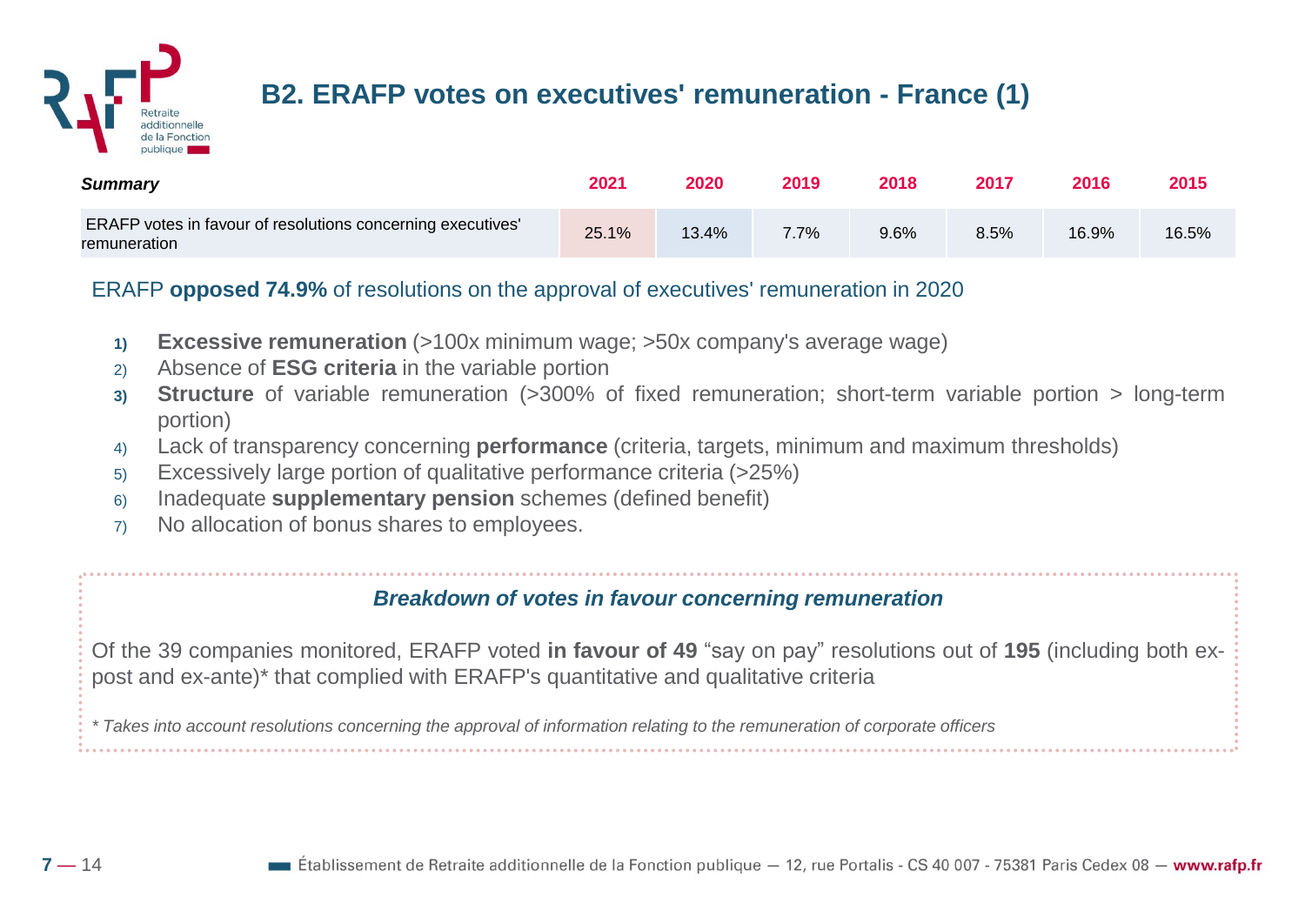

| <b>Summary</b>                             | 2021  | 2020  | 2019  | 2018 | 2017                             | 2016  | 2015  |
|--------------------------------------------|-------|-------|-------|------|----------------------------------|-------|-------|
| <b>ERAFP votes in favour of directors*</b> | 74.2% | 77.9% | 80.6% | 67%  | 63.5%                            | 67.6% | 66.9% |
|                                            |       |       |       |      | *Appointments and reappointments |       |       |

ERAFP **opposed on average 25.8%** of resolutions on the appointment or reappointment directors, compared with 22.1% in 2020:

- 1) Candidate was not free from conflicts of interest, and less than half of the board members were free from conflicts of interest (one third for controlled companies)
- 2) Candidate held more than three directorships in major listed companies
- 3) Candidate was the manager of a company and held more than one corporate office outside the group
- 4) Candidate was a man and less than 40% of the board members were women

#### *Positions of Chairman of the Board and Chief Executive Officer*

ERAFP recommends the **separation of the positions of Chairman of the Board and Chief Executive Officer**. The reappointment of directors who are also CEO is analysed on a case by case basis according to the company's **situation**, the level of **checks and balances** in place, age and the **succession** plan.

In 2021, ERAFP **opposed the four proposals** made to renew the term of office of a Chairman and CEO, on the basis that simultaneously holding these two positions was inappropriate or unjustified.

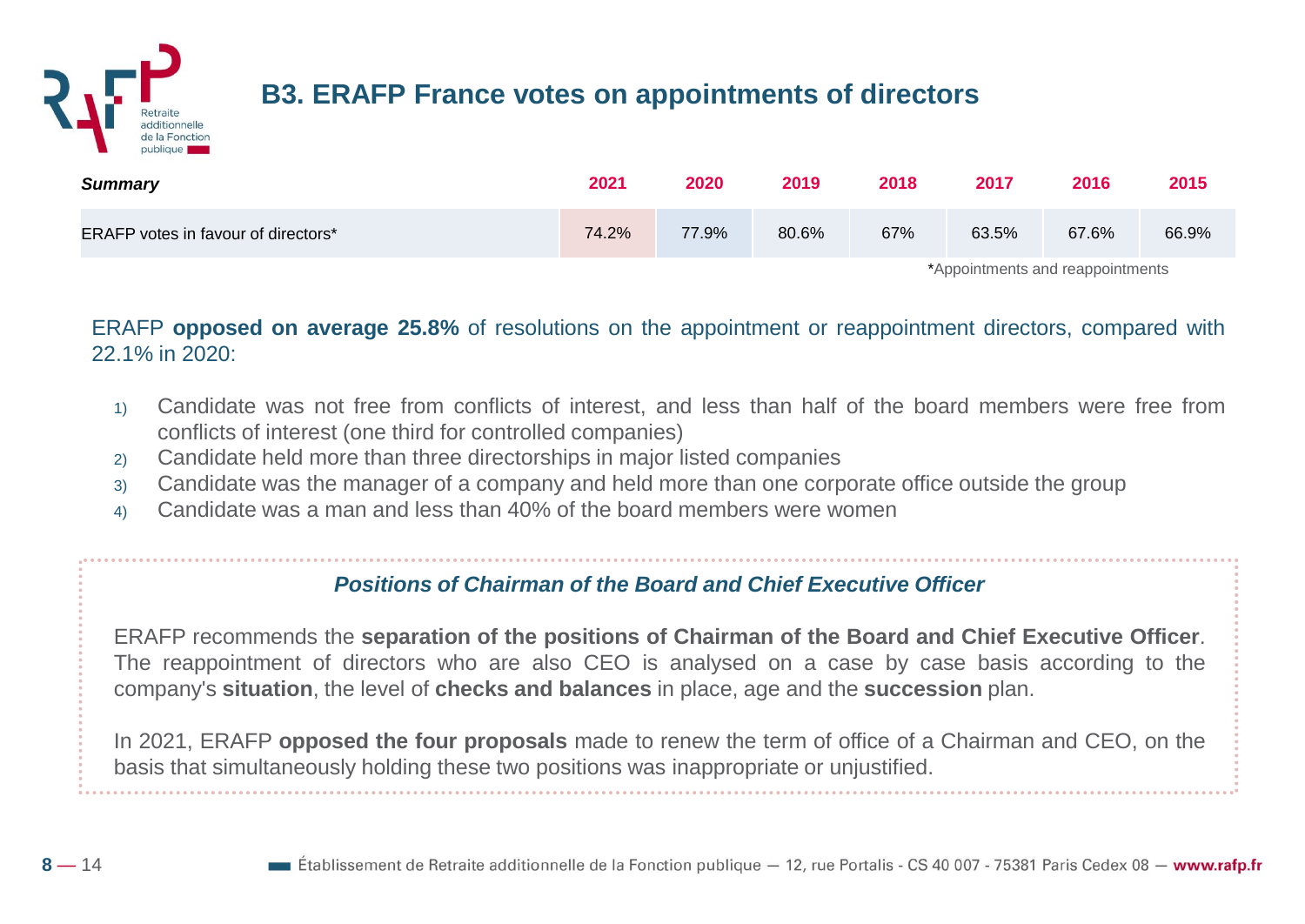

# **02** A DETAILED REVIEW OF INTERNATIONAL GENERAL MEETINGS

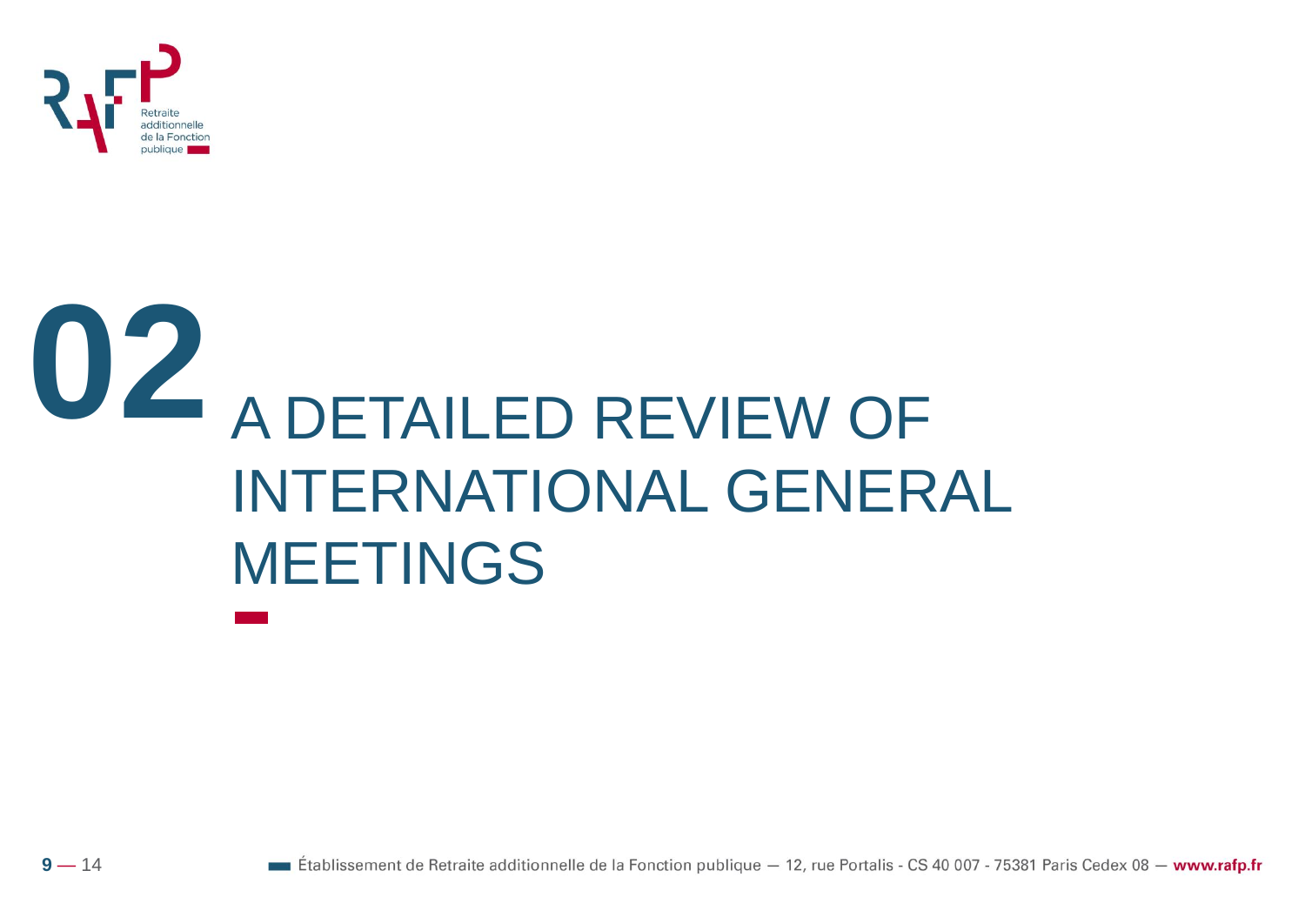

#### **A1. Voting results at General Meetings - International**

|      |                                            | de la Fonction<br>publique                                                                        | 2021  | 2020         | 2019         | 2018        | 2017        | 2016  | 2015  |
|------|--------------------------------------------|---------------------------------------------------------------------------------------------------|-------|--------------|--------------|-------------|-------------|-------|-------|
|      |                                            | Resolutions monitored in depth by ERAFP                                                           | 297   | 319          | 326          | 239         | 214         | 245   | 196   |
|      |                                            | Average adoption rate per GM of resolutions proposed by<br>management                             | 96%   | 95.1%        | 96.2%        | 96.6%       | 94.0%       | 95.1% | 96.0% |
|      | Overall results                            | Resolutions (excluding shareholder/external resolutions)<br>rejected by the GM                    | 0.4%  | 5.8%         | 10.9%        | 0%          | 1.52%       | 0.44% | 0%    |
|      |                                            | Resolutions (excluding shareholder/external resolutions)<br>adopted by less than 90% of the votes | 8.2%  | 13.4%        | 7.3%         | 6.1%        | 11.8%       | 11%   | 11.5% |
|      |                                            | Resolutions (excluding shareholder/external resolutions)<br>adopted by less than 70% of the votes | 1.1%  | 2.2%         | 1.9%         | 0.87%       | 3.08%       | 2.63% | 0.00% |
|      |                                            |                                                                                                   |       |              |              |             |             |       |       |
|      |                                            | ERAFP votes in favour of a resolution (other than those submitted<br>by shareholders)             | 60.3% | 59.9%        | 59.5%        | 64.0%       | 43.9%       | 43.3% | 58.9% |
|      |                                            | ERAFP votes in favour of a dividend distribution                                                  | 84.6% | 93.8%        | 86.7%        | 93.3%       | 50.0%       | 42.9% | 53.8% |
|      |                                            | Average adoption rate per GM of resolutions concerning a<br>dividend distribution                 | 99.5% | 98.3%        | 99.7%        | 97.7%       | 99.6%       | 98.8% | 92.5% |
|      |                                            | ERAFP votes in favour of resolutions concerning executives'<br>remuneration                       | 7.1%  | 3.4%         | 0.0%         | 0.0%        | 6.7%        | 0.0%  | 0.0%  |
|      | ERAFP votes                                | Average adoption rate per GM of resolutions concerning<br>executives' remuneration                | 87.9% | 91.8%        | 94.6%        | 91.3%       | 79.6%       | 85.8% | 94.1% |
|      |                                            | ERAFP votes in favour of appointments and/or reappointments of<br>directors                       | 57.9% | 65.8%        | 74.0%        | 51.4%       | 28.7%       | 42.7% |       |
|      |                                            | Average adoption rate per GM of resolutions concerning<br>appointments of directors               | 95.6% | 93.7%        | 94.4%        | 96.1%       | 93.2%       | 93.5% |       |
|      |                                            | (appointment or reappointment)                                                                    |       |              |              |             |             |       |       |
|      |                                            | Shareholder/external resolutions submitted                                                        | 24    | 24           | 28           | 10          | 16          | 16    | 13    |
|      | submitted by<br>shareholders<br>esolutions | Shareholder/external resolutions adopted by the GM                                                |       | $\mathbf{1}$ | $\mathbf{1}$ | $\mathbf 0$ | $\mathbf 0$ | 3     |       |
| 10 - | ě                                          | Shareholder/external resolutions supported by ERAFP                                               | 79%   | 71%          | 75%          | 70%         | 63%         | 81%   | 85%   |

 $f<sub>r</sub>$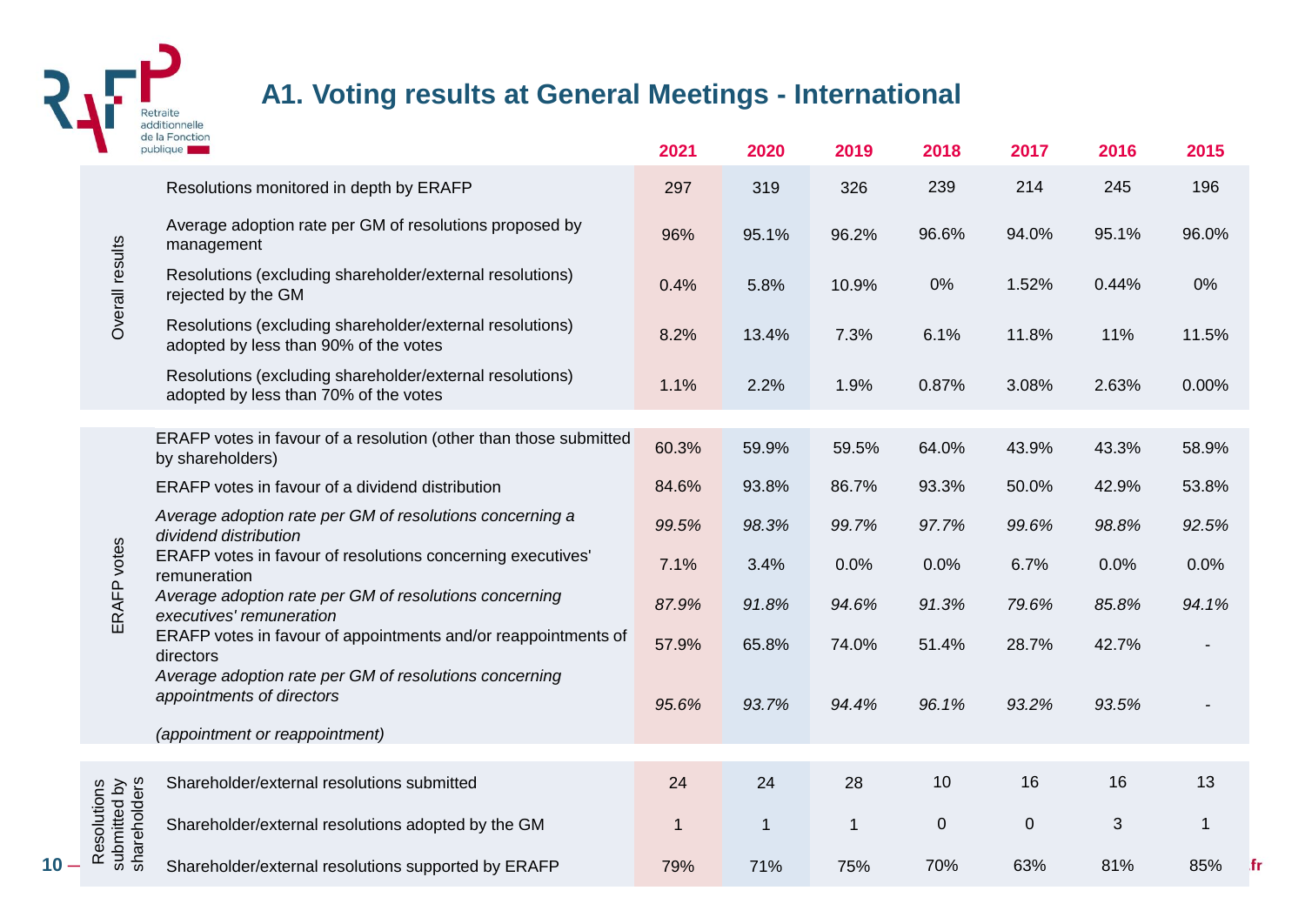

#### **A2. Governance indicators - International**

#### The percentage of women board members in our sample increased.

|                                       |                                                      | 2021 | 2020 | 2019                                                                   | 2018 | 2017 | 2016 | 2015 |
|---------------------------------------|------------------------------------------------------|------|------|------------------------------------------------------------------------|------|------|------|------|
|                                       | Women board members                                  | 36%  | 34%  | 37%                                                                    | 30%  | 31%  | 29%  | 26%  |
| icators<br>P selection<br>Indi<br>AFP | Independence of boards                               | 71%  | 63%  | 69%                                                                    | 66%  | 74%  | 63%  | 59%  |
| 띥                                     | Average remuneration of chief executive $(\epsilon)$ |      |      | 5,118,800 7,025,938 8,162,500 7,549,654 14,839,000 6,673,944 8,522,796 |      |      |      |      |

#### *US companies*

For reasons of comparability, the remuneration packages of executives of US New Technology and Communications companies in our sample **have not been included** in the results shown above as they are based on very specific structures.

Although the executives sometimes receive a fairly low annual remuneration, they own a large part of the company's capital.

**Executive remuneration** in the international sample is **higher** (+27%) than in the French sample but down compared with 2020. This decrease is explained by the inclusion of new companies in the sample. Indeed, if we compare the remuneration of executives of companies included in both the 2020 and the 2021 samples, we see a 7.3% increase in remuneration. The sample effect accounts for a significant share of the fall in average remuneration.

While most international companies have **fewer women** board members than their French counterparts, this **percentage increased** in 2021 (+3 points compared to 2020).

At the same time, these companies have a **higher percentage of independent board members**.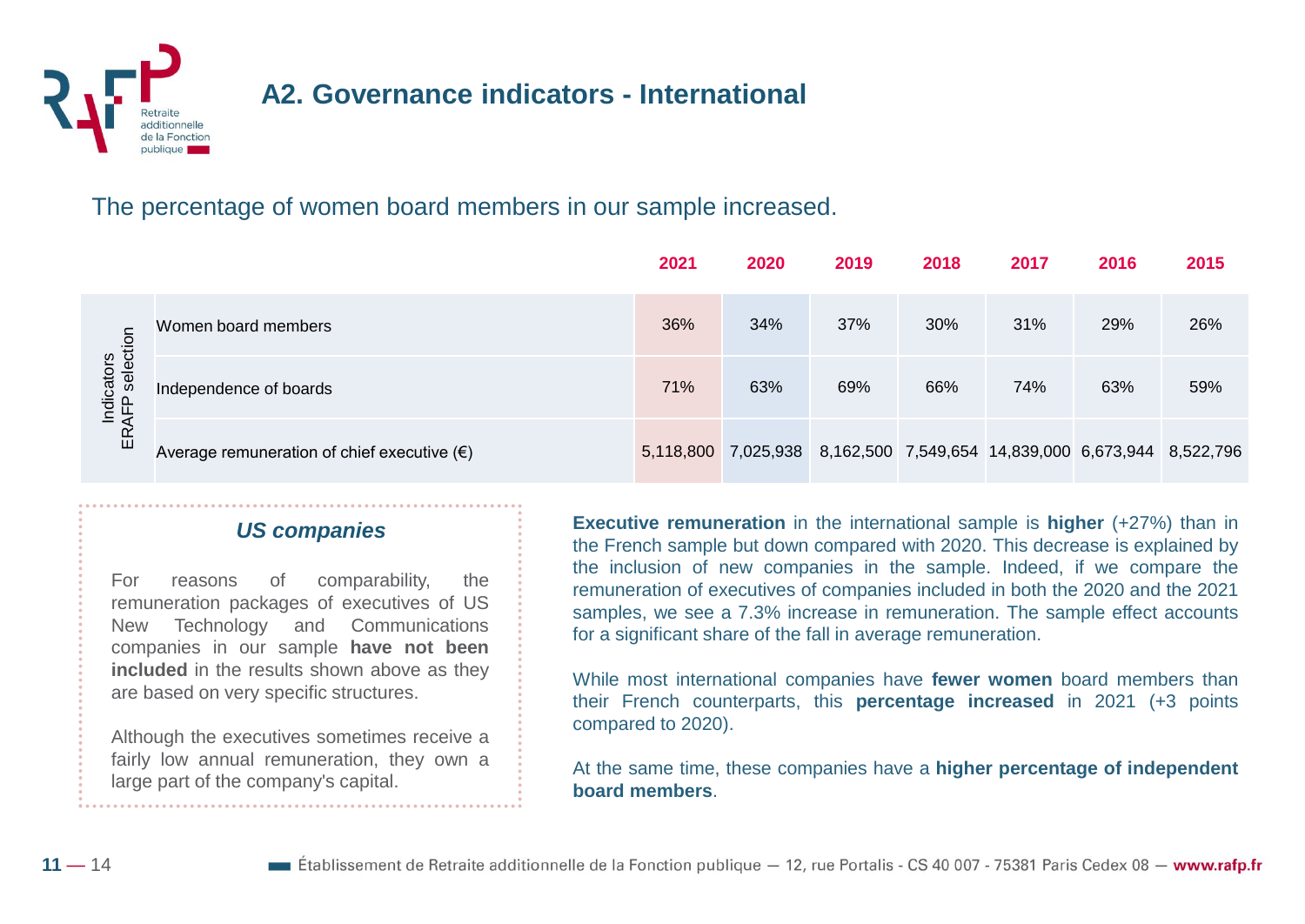#### **B1. ERAFP votes on dividend distributions - International**



**The decrease in the rate of approval of resolutions** relating to dividends is partly attributable to the global health context. Dividends trended upwards despite a difficult economic context and financial situations that in many cases were considered overly fragile.

It should be noted that only **13 of the 20 companies** in the sample submitted a dividend-related resolution.

In many countries (United States, Japan, etc.), approval of the dividend by shareholders is not mandatory.

publique

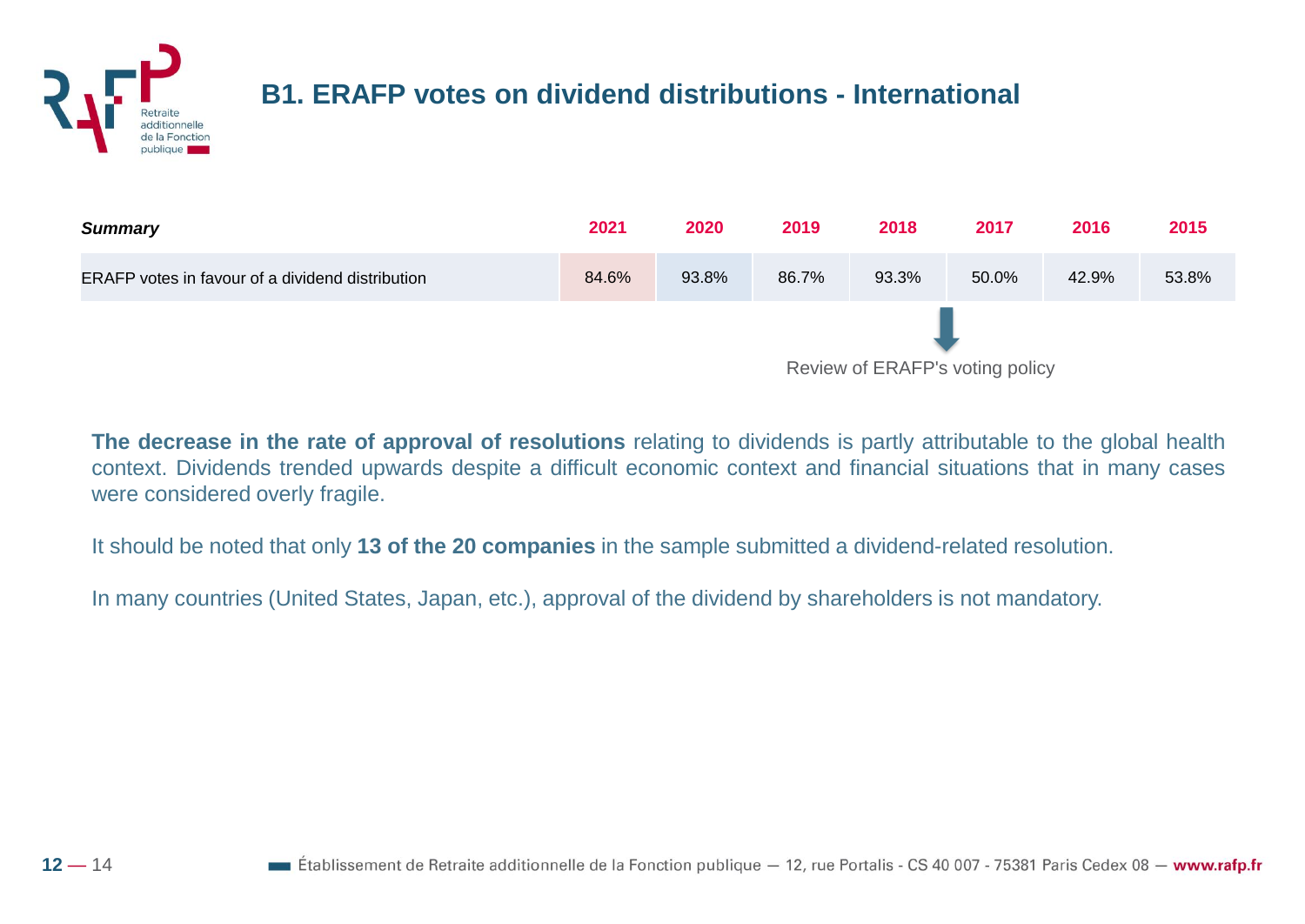

#### **B2. ERAFP votes on executives' remuneration - International**

| <b>Summary</b>                                                              | 2021 | 2020 | 2019    | 2018 | 2017 | 2016 | 2015    |
|-----------------------------------------------------------------------------|------|------|---------|------|------|------|---------|
| ERAFP votes in favour of resolutions concerning executives'<br>remuneration | 7.1% | 3.4% | $0.0\%$ | 0.0% | 6.7% | 0.0% | $0.0\%$ |

ERAFP voted in favour of **only one** of the remuneration plans proposed in the international sample.

As the majority of resolutions are **grouped together**, they do not provide adequate granularity nor do they enable a separate vote on the **chief executive's remuneration package.**

This very low approval rate since 2014 is due to the **lack of transparency** and the very high amounts of the remuneration.

#### *International say on pay standards*

Many international companies **are not obliged** to obtain shareholder approval each year for executives' remuneration.

Of the sample companies, **14 out of 20 submitted say on pay resolutions.** They represented 77% of the sample of GMs that took place, a **decrease** compared to 80% in 2020 (42% in 2019).